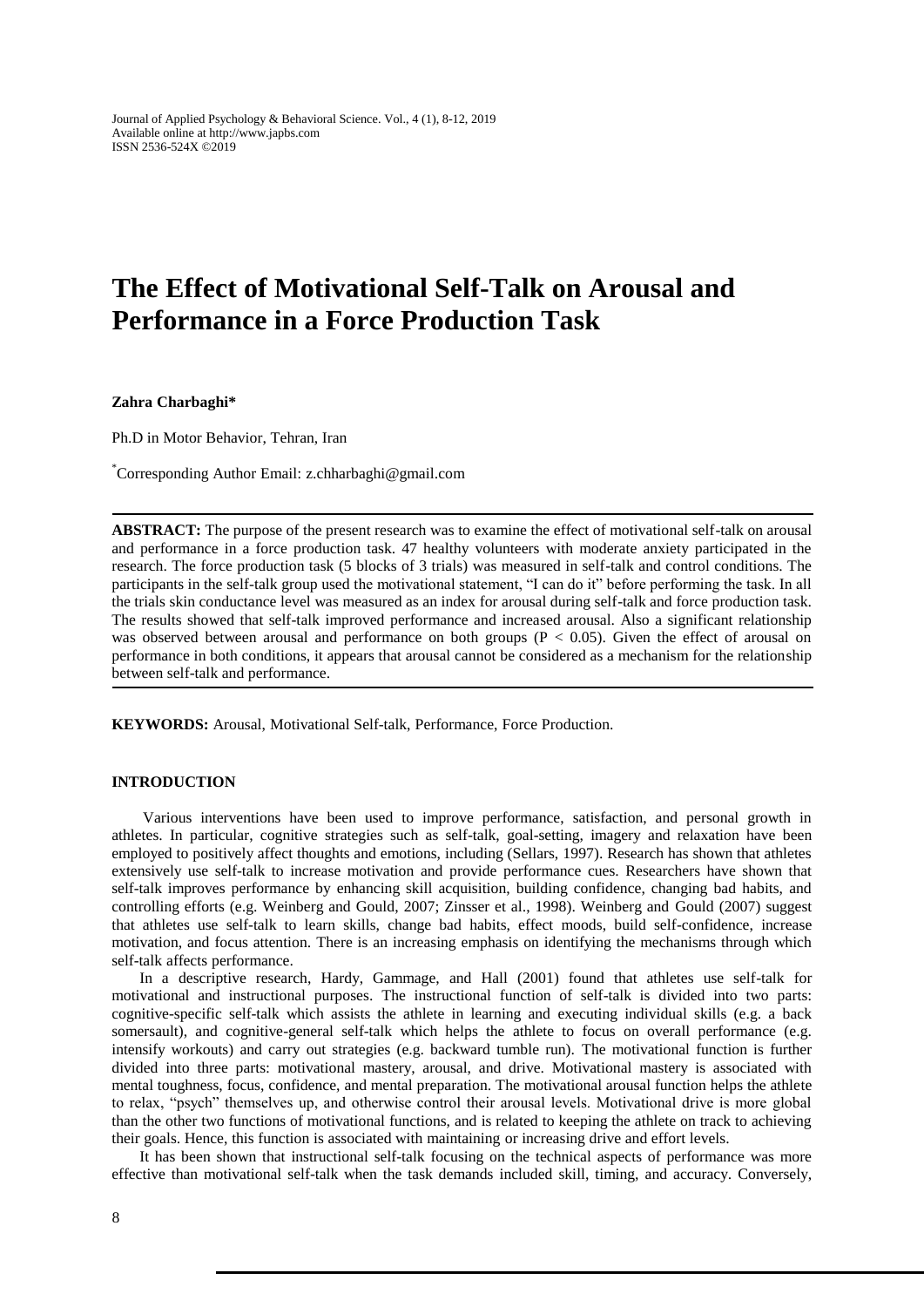the beneficial effects of motivational self-talk were expected to enhance performance over instructional self-talk when task demands focused on strength and stamina (Theodorakis et al, 2000; Hardy, Oliver, and Tod, 2008). Given athletes' reports of the role of motivational self-talk in adjusting arousal levels and the matching of the task's motor demands with the appropriate self-talk cues (Hardy, Hall & Alexander, 2001), this research aims to explore the use of motivational self-talk in a force production tasks to provide greater insights into the role of self-talk in controlling arousal levels.

# **MATERIALS AND METHODS**

# *Participants*

47 male, right-handed non-athletes with moderate trait anxiety (22.4  $\pm$  1.89 years of age) volunteered to participate in this study. The research protocol was fully explained before the participants signed a consent form.

#### *Protocols and Measurements*

The present research had a within-group design where the participants performed a force production task under self-talk and control conditions. Learning effect was controlled by using a counterbalanced design. On the day of testing, electrodes (Procomp5 Thought Technology, Canada) were attached to the ring and index fingers of the participants to measure the skin conductance level (SCL) as an index for arousal (Figure 1).



Figure 1. Electrodes used to measure SCL.

After attaching the electrodes, the participants rested for 20 minutes in order to feel comfortable with the electrodes. Before the tests, the participants completed Spielberger State-Trait Anxiety Inventory to ensure that SCL changes are induced by arousal, as they are also affected by anxiety. Accordingly, participants with high level of anxiety (more than 52) would perform the test at a later date under more normal conditions. Arousal levels were measured while the participants performed the force production task along with self-talk (Barry and Sokolov, 1993). It must be noted that SCL levels were measured from 0.5 seconds before the beginning of selftalk until the end of the task and the mean SCL was considered as the level of arousal.

The task involved handgrip force production using a digital dynamometer (ED-100N, YAGAMI Co. Ltd.). Each participant performed 5 blocks of 3 trials. In each block, the participants were asked to perform three trials at 100% one repetition maximum. The participants were informed that the sum of the three trials would be used as a measure of performance in each block (Theodorakis et al., 2000).

Explanations were provided for the participants as how to work the dynamometer. The participants were asked to produce force in standing position with their dominant arm extended and at their side. The warm-up protocol included 5 minutes of stretching exercise in the dominant arm, clenching an unclenching the fist, and 3 force production attempts. The participants were instructed not to put too much effort in these 3 exercise trials. After warm-up, the participants in the self-talk group were instructed to repeat the statement "I can do it" out loud before performing each trial. The control group did not use any self-talk statement before or during the task. The participants performed 3 blocks of 5 trials, with a 5-minute rest between blocks. The purpose of these rests was to prevent fatigue and facilitate recovery. The mean maximum force in these blocks was calculated (Theodorakis et al., 2004). Manipulation checks were performed to ensure the use of self-talk by the participants. The self-talk group was asked to show on a 10-point scale (a) how many times they used the selftalk statement, (b) whether they used any other type of self-talk, (c) if yes, what statements they used, and (d)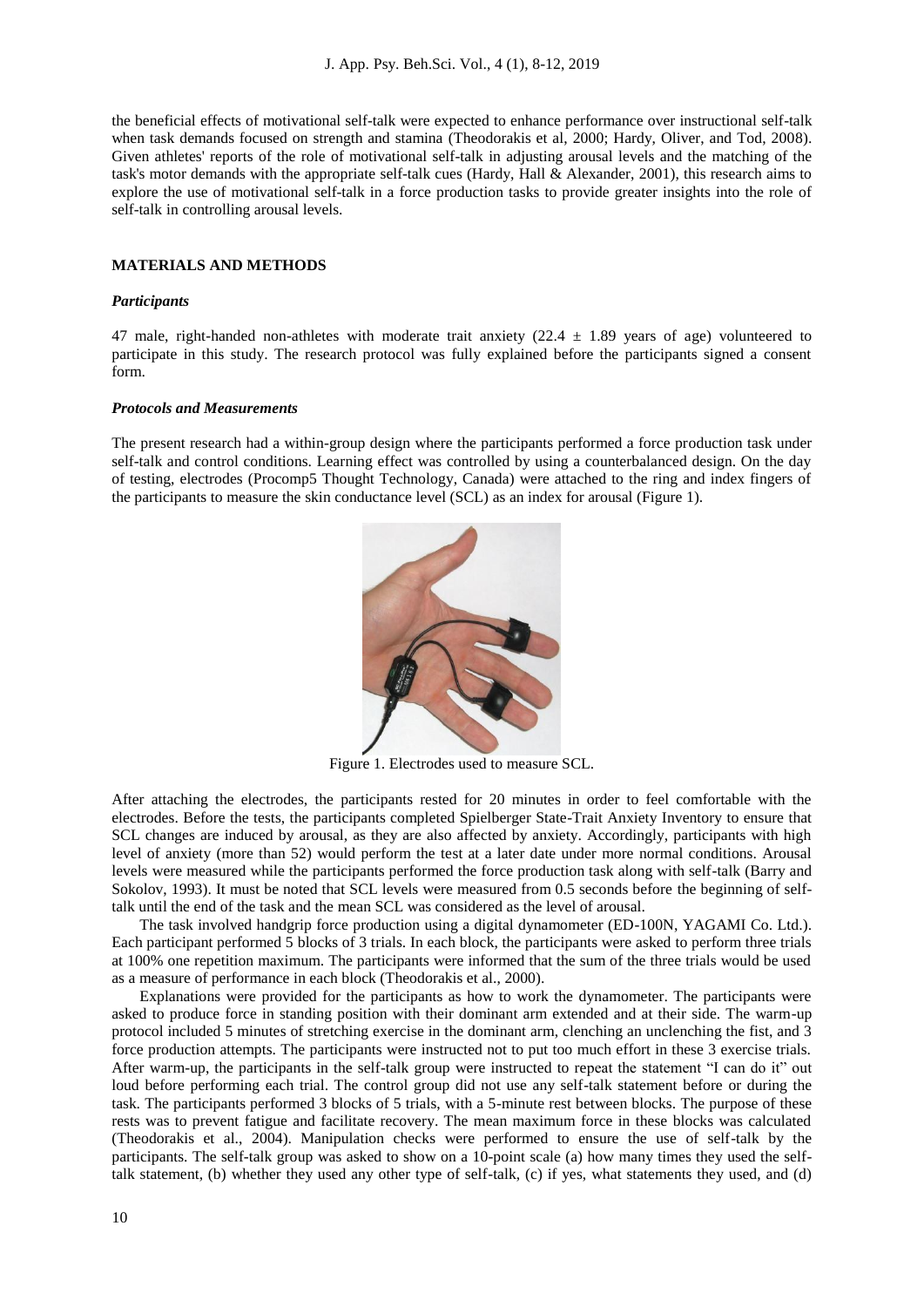how often they used these statements. The control group was asked to show on a 10-point scale (a) whether they used any form of self-talk, (b) if yes, what statements they used, and (c) how often they used these statements (Hatzigeorgiadis et al., 2008).

#### *Data Analysis*

T-test for correlated samples and Pearson correlation coefficient were used for data analysis at the 0.05 significance level. All the statistical operations were done in SPSS 18.

# **RESULTS**

 The results of t-test for correlated samples showed that self-talk improved performance in the force production task ( $t_{(46)} = 3.582$ ; P < 0.05). Moreover, a significant difference was observed between the self-talk and control groups in arousal ( $t_{(46)} = 3.193$ ; P < 0.05). There was also a significant correlation between arousal levels and performance in the force production task in both self-talk ( $r = 0.52$ ;  $P < 0.05$ ) and control conditions  $(r = 0.53; P < 0.05)$ .



Figure 2. Mean strength in kilograms.

# **DISCUSSION AND CONCLUSION**

 In this research, self-talk improved performance in a force production task. Studies have generally supported the beneficial effects of self-talk on motor learning and performance: skill acquisition and performance of novice basketball players in Perkos, Theodorakis and Chroni (2002); performance of skilled female tennis players in Landin and Hebert (1999); golf performance in Harvey, Van Raalte, and Brewer (2002); performance of young tennis players in Hatzigeorgiadis et al, (2004); 100 m sprint performance in Mallett and Hanrahan (1997); skiing performance in Rushall, Hall, and Rushall (1998); and basketball performance in Chroni, Perkos, and Theodorakis (2007).

Positive motivational self-talk ("I can do it") was used in this research. Motivational and positive self-talk statements often improve performance by creating positive mood states, building self-confidence, and increasing effort (Theodorakis et al., 2000). Research is increasingly focusing on identification of mechanisms through which self-talk affects performance. Hardy et al, (2001, 2002) found that controlling arousal levels is one of the mechanisms mediating the relationship between self-talk and performance. Given these findings, skin conductance level (SCL) was used in the present research as a measure of arousal to provide further insights into the role of self-talk in controlling arousal levels. The results showed that self-talk increases arousal levels in the force generation task, but increased arousal levels were observed in both self-talk and control conditions. It appears that increased arousal as a result of motivational self-talk did not have a considerable effect on performance in the force generation task, as a significant relationship was observed between arousal levels and performance in the control group. Thus, arousal may not be a mechanism for explaining the relationship between motivational self-talk and performance. This is inconsistent with the results of Hardy et al. (2001, 2002). Hardy et al, (2001) carried out a descriptive research and found that athletes primarily use self-talk for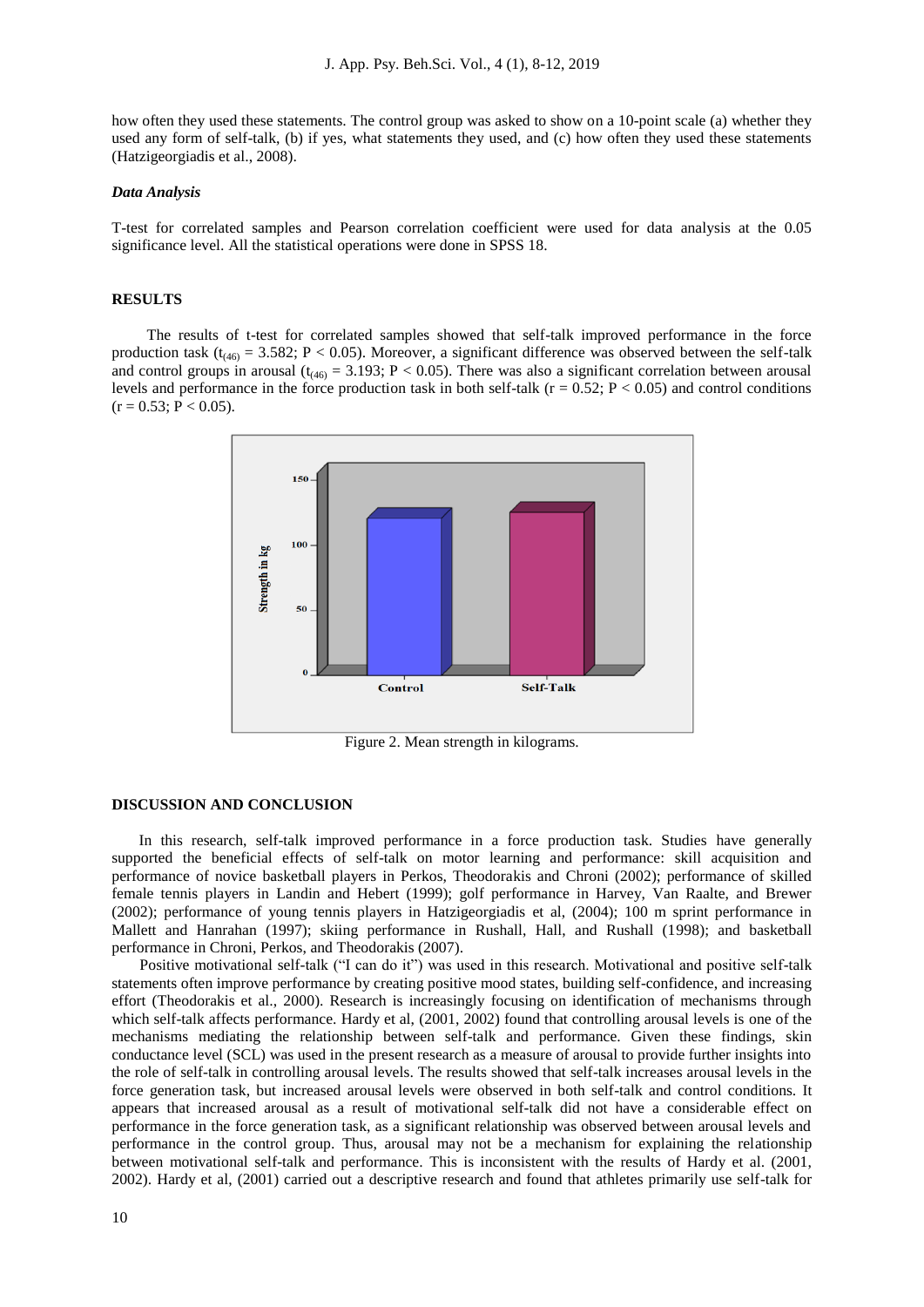motivational and instructional purposes. The motivational function of self-talk was further divided into three parts: motivational mastery, which is associated with mental toughness, focus, confidence, and mental preparation; the motivational arousal function, which helps the athlete to relax, "psych" themselves up, and otherwise control their arousal levels; and motivational drive, which is related to keeping the athlete on track to achieving their goals. This inconsistency can be attributed to the fact that Hardy et al, (2001, 2002) reported the individual perceptions of athletes, but in the present study SCL was used as a measure of arousal.

In the present research, a within-group design was used to study self-talk. A repeated measures design increases the sensitivity of measurements, allowing for identification of small differences. Although learning effect may occur in within-group designs, this issue was controlled by a counterbalanced design, thus increasing the internal consistency of the study. Hardy et al, (2009) argued that while both self-concept and forms of anxiety may be antecedents of self-talk, preliminary evidence suggests that a motivation-based personality disposition, achievement goal orientation, might be another. All these factors were controlled by using a withingroup design. Also the results of manipulation checks confirm the appropriate use of self-talk in different conditions. It is unrealistic to expect all the participants to use self-talk exactly as planned by the researcher, but the scores obtained from manipulation checks suggested that the majority of the participants were able to use the self-talk requested for the specific condition (Edwards, Tod & McGuigan, 2008).

Overall, the results of the present research show that motivational self-talk improves performance. However, contrary to previous descriptive studies, the present findings suggested that arousal cannot be considered as a reliable mechanism for the relationship between self-talk and performance.

# **Conflict of interest**

The authors declare no conflict of interest

#### **REFERENCES**

- Barry RJ, Sokolov EN, 1993. Habituation of phasic and tonic components of the orienting reflex. International Journal of Psychophysiology. 15. PP: 39-42.
- Chroni S, Perkos S, Theodorakis Y, 2007. Function and preferences of motivational and instructional self-talk for adolescent basketball players. The Online Journal of Sport Psychology.
- Edwards C, Tod D, McGuigan M, 2008. Self-talk influences vertical jump performance and kinematics in male rugby union players. Journal of Sports Sciences. 26. PP: 1459-1465.
- Hardy J, Gammage KL, Hall CR, 2001. A description of athlete self-talk. The Sport Psychologist. 15. PP: 306- 318.
- Hardy J, Hall CR, Alexander MR, 2001. Exploring self-talk and affective states in sport. Journal of Sport Sciences. 19. PP: 469-475.
- Hardy J, Oliver EJ, Tod D, 2008. A framework for the study and application of self-talk within sport. In S. D. Mellalieu & S. Hanton Routledge (Eds.). Advances in Applied Sport Psychology: A Review. Routledge. PP: 37-74.
- Harvey DT, Van Raalte JL, Brewer BW, 2002. Relationship between self-talk and golf performance. International Sports Journal. 6. PP: 84-91.
- Hatzigeorgiadis A, Zourbanos N, Goltsios C, Theodorakis Y, 2008. Exploring the functions of self-talk: The effects of motivational self-talk on self-efficacy and performance in young tennis players. The Sport Psychologist. 22. PP: 458-471.
- Landin D, Hebert EP, 1999. The influence of self-talk on the performance of skilled female tennis players. Journal of Applied Sport Psychology. 11. PP: 263-282.
- Mallett CJ, Hanrahan SJ, 1997. Race modeling: An effective cognitive strategy for the 100 m sprinter?. Sport Psychologist. 11. PP: 72-85.
- Perkos S, Theodorakis Y, Chroni S, 2002. Enhancing performance and skill acquisition in novice basketball players with instructional self-talk. The Sport Psychologist. 16. PP: 368-383.
- Rushall BS, Hall M, Rushall A, 1988. Effects of three types of thought content instructions on skiing performance. The Sport Psychologist. 2. PP: 283-297.
- Sellars C, 1997. Building Self-Confidence. Leeds, National Coaching Foundation.
- Theodorakis Y, Weinberg R, Natsis P, Douma I, Kazakas P, 2000. The effects of motivational and instructional self-talk on improving motor performance. The Sport Psychologist. 14. PP: 253–271.
- Weinberg RS, Gould D, 2007. Foundations of Sport and Exercise Psychology. Champaign, IL: Human Kinetics.
- Weinberg RS, Grove R, Jackson A, 1992. Strategies for building self-efficacy in tennis players: A comparative analysis of Australian and American coaches. The Sport Psychologist. 6. PP: 3-13.